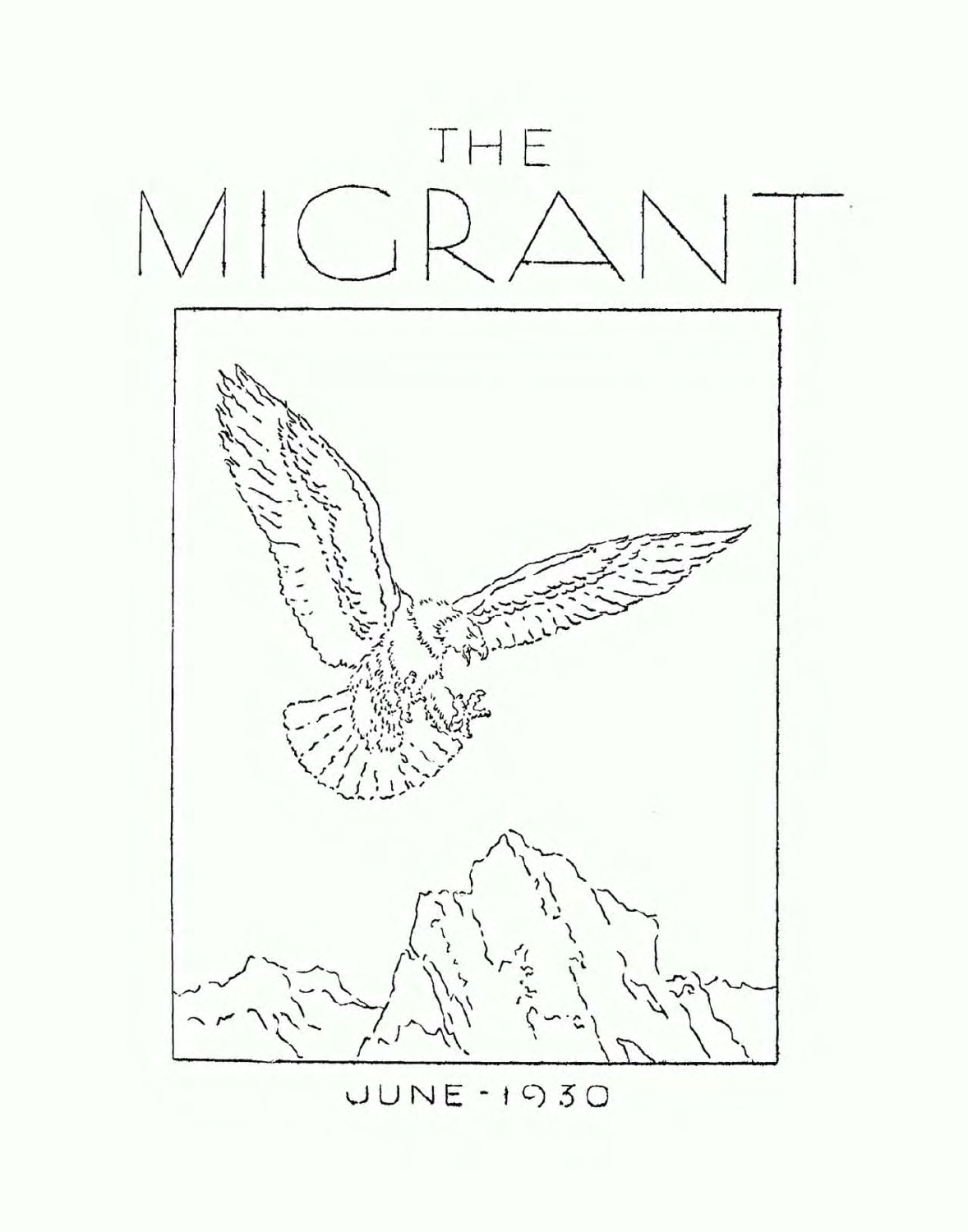# **THE** MIGRANT **PAGE 1**

**OUR PURPOSE AND AIM By Vernon Sharp, Jr. Presf dent, Tennessee OrnithologicaL Society** 

**The Tennessee Ornithological Society was founded October 7, 1915 at Nashville, Tennessee by seven representative ornithologists** - **Dr. George Mayfield, A. F. Ganier, Professor A, C.**   $Webb$ , Dixon Merritt, Judge H. Y. **Hughes and Dr, George Curtis. From that date it began a scientific study of blrds that has contributed a vest amount of valuable knowledge through permanent records that have been compiled and preserved concerning interesting data from all sections of the state,**  Numerous expeditions and week**end trips have carried the membership into even the remote regions of Tennessee. From the Great Snakies to the Mississippi, from Duck Town to Reelfoot, during every season of rhe year, these places have been visited. And it is the dream and expectatioa of this organization to publish same day** *a* **worthy volume on birds that will be accurate, interesting and a aource of**  *true* **information on our feathered friends.** 

**The publication of this leaflet, The Higrant, is prompted for seaveral reasons. First, the T. 0. S, stricerely wishes to stimulate a real interest in bird Life throughout the state by educational information on this subject. Secondly, it wishes to strike new contact with other naturalists in order to develop a medium of exchange for interesting data gathered by**  *the* **entire membership. Lastly, it aims to fill the role of a query box, so to speak for** 

**those who need assistance along** *the* **lines of nesting, migration,range, identification, economic value and habitat.** 

**The Policy and aim will not be to create an excessively technical or scientific leaflet. Again, the primary object will not be to seek national ornithological recognition through the publication of articles written in a manner that only the advanced student will benefit by them. Inatead,**  *the* **T. 0. S. desires to follw a plan whereby the professed amateur will receive the greatest benefit, and through which the interested person will find the necessary encouragement to continue.** 

**Accuracy and honesty are the two essential attributes for successful bird study. This fact cannot be impreseed too forcibly upon the mind of the amateur nature student and it 1s earnestly requested that the utmost care be taken where discoveries and records are to**  *be* **reported. When there re** $mains$  **a** doubt, wait until this **uncertainty can be cleared before the find Is submitted as a permanent record. Provided such a policy is followed this publication can grow into a most interesting, as well as worth while document for** *the*  **lovers of nature over** *the*  **entire state.** 

### \*\*\*\*\*\*

**The white-eyed vireo is one of our twelve most common sumer residents. Do you see it?** 

\*\*\*\*\*\*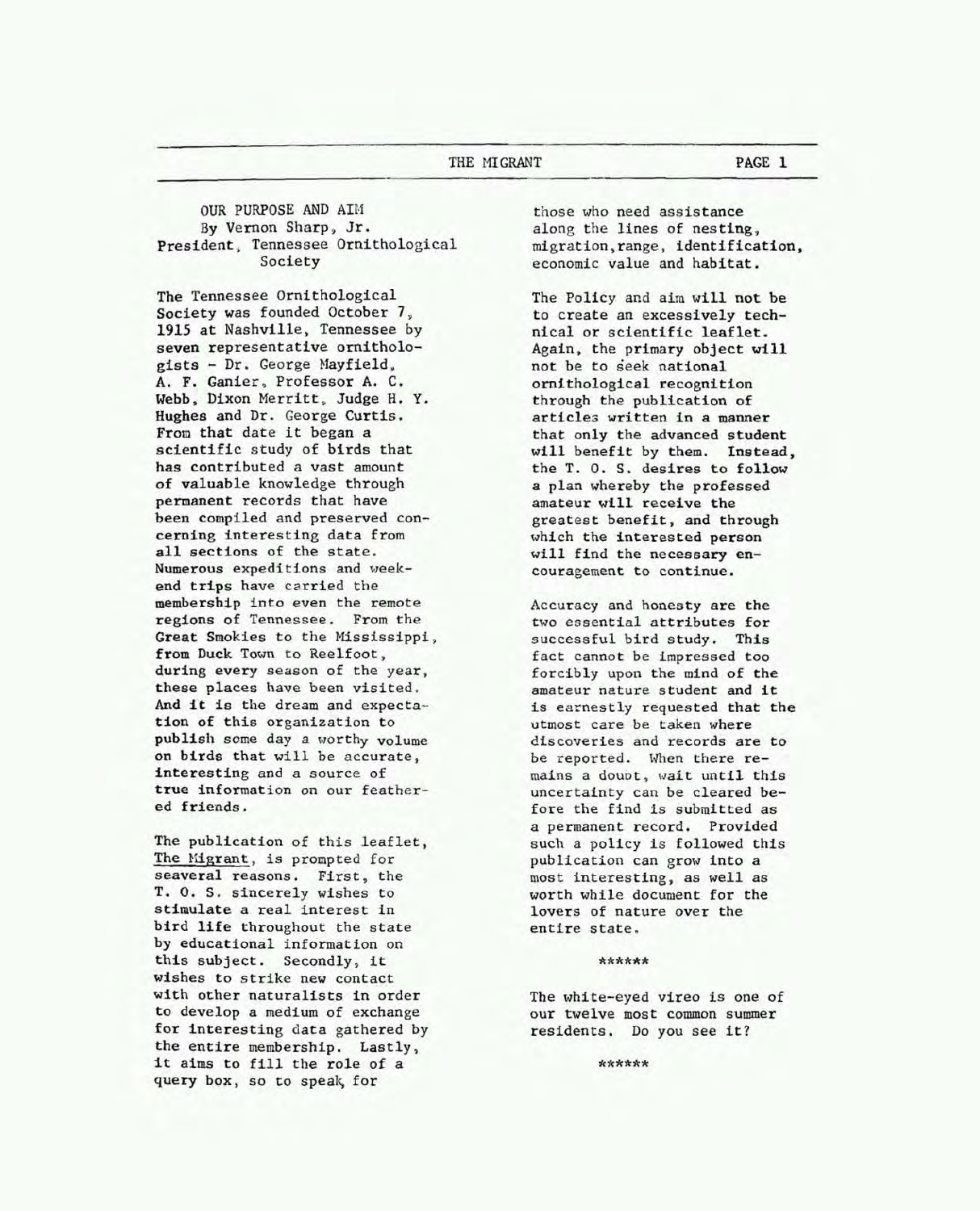### **THE MIGRANT PAGE 2**

# **WARBLERS OF TENNESSEE By Geo. R. Mayfield**

**The warblers are the most beautiful, the most useful, the most interesting, and the least known of our North American birds. In color, form and grace of movement** *they* **bid for first in beauty. With tireless energy and voracious appetites they con- 'srtme such quantities of harmful insects** that they come second **to no species in point of usefulness to man. Their long journeys (in many cases) over two continents, their appearance at definite places on fixed schedules, their unuaual songs and call, notes, and their food and nesting habits make them easily the most interesting of our birds. But they bid defiance to all but the most enthusiastic bird lovers. To find these birds, one must scan**  *the* **tops of trees till neck muscles are sore; or spy out briery thickets until cloches and skin are badly torn; or climb**  *the* **mountain heights** *where* **these birds are free from the perils of** *the* **low lands. It takes rime, patience. and eternal vigilance to cope with these elusive flashes of color.** 

**Of the possible thirty-five species to be found in Tennessee nearly one half are known to nest fa Middle Tennessee. They are the Black and White Warbler, the Blue-winged, Cerulean, the Chat, the Hooded, the Kentucky, the Plaryland Yellowthroat, the Ovenbird, the Parula, the Pine, the Redstart, the Sycamore, the Louieiana Water Thrush, the Yellow Warbler, the Prairie, the Prothonatary, and the Wormeating,** - **seventeen in all. Five other species are known to nest in Eaet Tennessee from the** 

**Cumberland Plateau up to the heights of the Smokies** - **the Black-throated Blue, the Blackthroated Green, the Chestnutsided, the Canadian, the Golden-winged, Two other species have been reported nesting in Tennessee but no records have been made by the Tennessee Ornithological Society since its founding in 1915. These two ere the Blackburntan, end the Swainson Warblers.** 

**Eleven other species have been recorded as passing through Tennessee either during spring migration and fall or in sprfng migration only. They are the Bay-breasted, the Blackpoll,** *the*  **Cape May, the Norning, the Magnolia**, the Myrtle, the **Nashvfll2, the Palm, the Tennessee**  and the **Wilson Warblers**. There **is a bare possibility that the Blackman, the Kirtland** , **the Orange-crowned, and the** *Yellow*  **Palm may be recorded by some keen-eyed observer but it will take a cadaver to make the skeptical accept the record! It is this challenge which ought to keep ambitious observers on the g ui vive** ,

**Warblers have to be followed wirh**  *the* **ear as well as wirh the eye, In fact, some of the above species were first revealed to bird students in Middle Tennessee by their songs. Notable among these was the Cerulean Warbler which is fairly cormnar;but not xecorded as breeding in Middle Tennessee till he was found singing in the tops of high trees near &bland City. The Nashville Warbler is also noted for his love of the heights and few persons in Tennessee**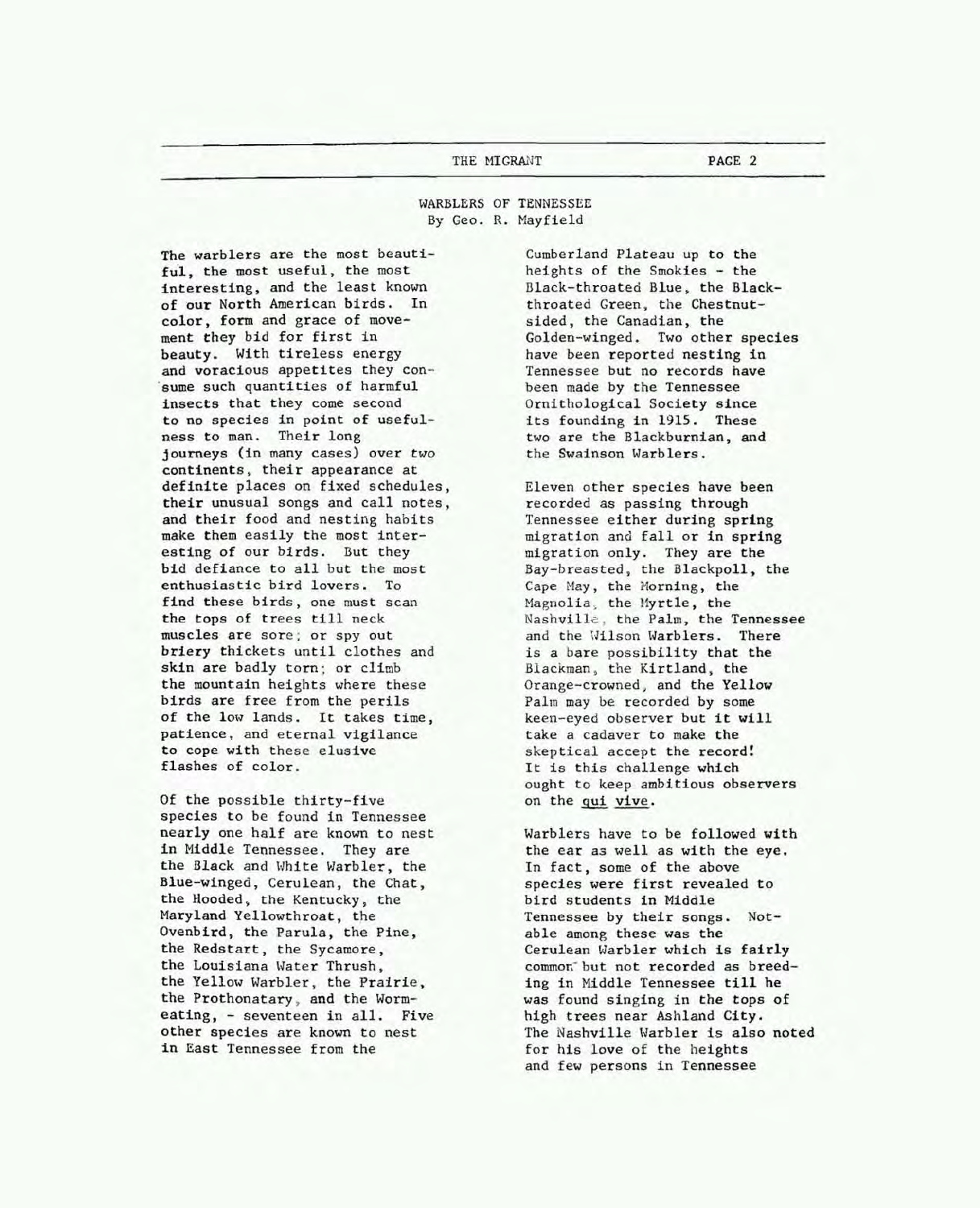**WARBLERS OF TENNESSEE <Cone'd.)** 

**wer see him. The Warm-eating Warbler can be found, as** *a* **rule, wly after hours of search and a person dull of hearing is not likely to suspect the presence of this elusive, ventriloquialvoiced dweller of remote hollows. But many species are more friendly and they encourage even the beginner to make a study of** *the*  **warbler family.** 

**Frank Chapman in his cLassic hadbook of the Birds of North America has this to say:** 

**"Warblers are at once the delight and the despair of field students.** To **the inexperienced their existence is unknown and when** *search*  **revels the before unsuspected fact that one's woods are thronged with birds as exquisitely colored as the dafntiest ttopical forme, we feel as though a new world** *were* **opened to us. Entering an apparently deserted bit of woods, we hear fafnt lisping tseeps, and soon discover that the treetops are animated with flitting forms. Ihat limitless possibilities there are in a flock of warblers!** *Who* **can say what rare species may be among them?** ... **perhaps the bird we have long vainly looked for: perhaps a stranger from another cl imc** . ''

#### \*\*\*\*\*\*

**A swallow-tailed kite was killed on the South Harpeth River about November** 4, **1929. This is the first record of this specie in Tennessee.** 

**Reed's Pocket Guide of Birds East of the Untted States can be purchased at any book store for One Dollar.** 

### \*\*\*\*\*\*

**Ninety seven species of birds are now known to breed in the Nashville area (within twentyfive miles of the city). But of these ninety seven only twenty species have been found nesting here but once.** 

### \*\*\*\*\*\*\*

**Our annual pilgrimage for the Spring was taken to Pinhook, Paradise Ridge, May 11 and a compiled list for the day was a total of ninety-one species of birds. A large percentage of** *the* **membership attended. Besides** *the* **birds seen and the hardy meal eaten, some of the members took this opportunity to get some of the wild flowers and ferns. This region is one**  of **the richest in Flora in the Htddle Tennessee basin. The rugged beauty is alone worth the trip, not including the bf rds** .

### \*\*\*\*\*\*

**A very rapid trip was taken twelve miles beyond McMinnville to Short Mountain. me distance caused the time to be taka up chiefly in driving there and back. Climbing abruptly up the side of the mountain, the bird life was found to be scarce. The trip turned into a geological**  *nature* **when each person brought back to** *the* **ears an armful of geodes.** 

\*\*\*\*\*\*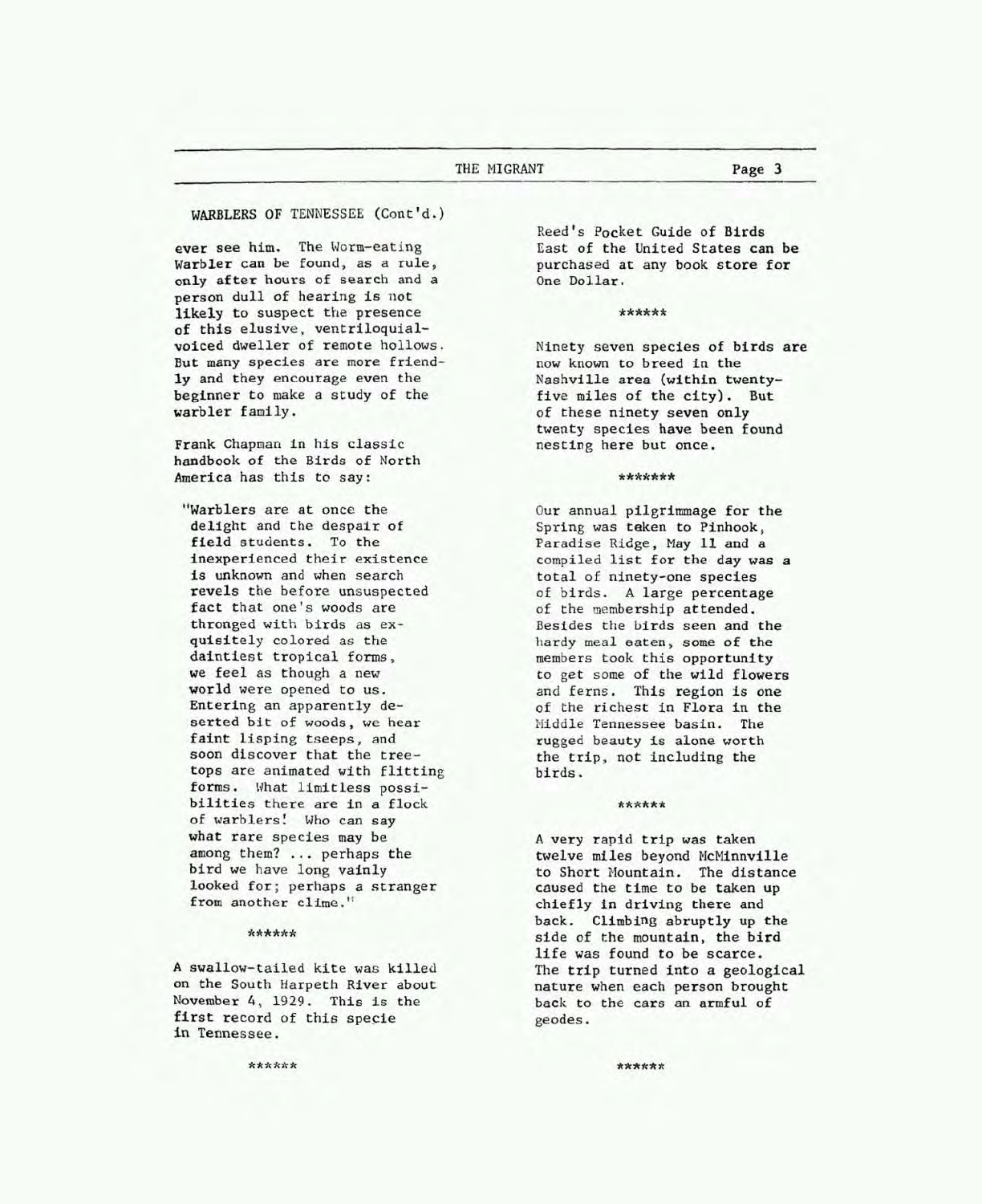**HOW TO BEGIN THE STUDY OF BIRDS** 

#### **By A. F. Ganier**

**With the first number of this little journal it is perhaps in order that something be said about methods of studying birds. Member8 of long experience will find nothing new in what follows since this is written chiefly for the benefit of our** never **members.** 

**Since the average person can nsmc accurately no more than a couple of dozen species of birds, perhaps the first activity worth taking up ia the extension of ones ability to recognize more birds. A lfst therefore should iwnediately be begun and this be added to fram day to day, as rapidly ns we are able with certainty to identify additional birds in the gren. For those who are able to have help from seasoned observers, a list can rapidly be built up but the knowledge so gained will not "stick" unless it is followed up by regular field work. When neces8ary to acquire this kaouledge without aid, color guides are very valuable and these can readily be obtained. The use of the guides will make the observer accurate in noting the size, color patterns and arher charactcxistics of eacn species. To illustrate the opposity, we sometimes have new members come to our a~eetings** , **wanting to know the name of some bird they have seen and the description they give will not fit any bird, alive or extinct. There is no likelihood whatever of discovering a new species of btrd in the United States, PO if what your oyea convey does not fit the looks rhea** *the* **fault was tn your accuracy. Perhaps the beat guides for the beginner** 

**are Recus Pocket Guide to laud birds and Chapmans "What Bird is That," either of which can be procured for about a dollar and a half. Chapmans Handbook, costing four dollars, is very complete in giving the habits, distrfbution and markings. The distributian or range feature is quite important, in enabling us to know what bixds are to be expected and at what seasons. Field glasses are a valuable adj unet** , **particularly for the beginner. These may be bought for from elght dollars up while excellent binocular glassee, magnifying eight times, can be purchased for as little as twenty dollars.** 

**Thus equipped for identification,**  the **bird student should begin to keep field notes. Write davn your observations; it will serve to inake you more accurate and help you to remember what you have seen. When you have added a new bird to your list, write down the description, what it was doing, the sort of environment** it **was found in and**  *how* **it conducted itself. If you do this, you will not only remember this bird but it will help you to differentiate it from some closely related species. Remember, that in Tennessee we have about forty three species of warblers, eighteen species of sparrcwB, eight** species of vireos, etc. **So the game is one you can play year after year without coming to the end of it. Even after you have learned to identify all of** *the* **280 or mrc species of birds to** *be* **looked for in this state, the field of bird study is still hardly**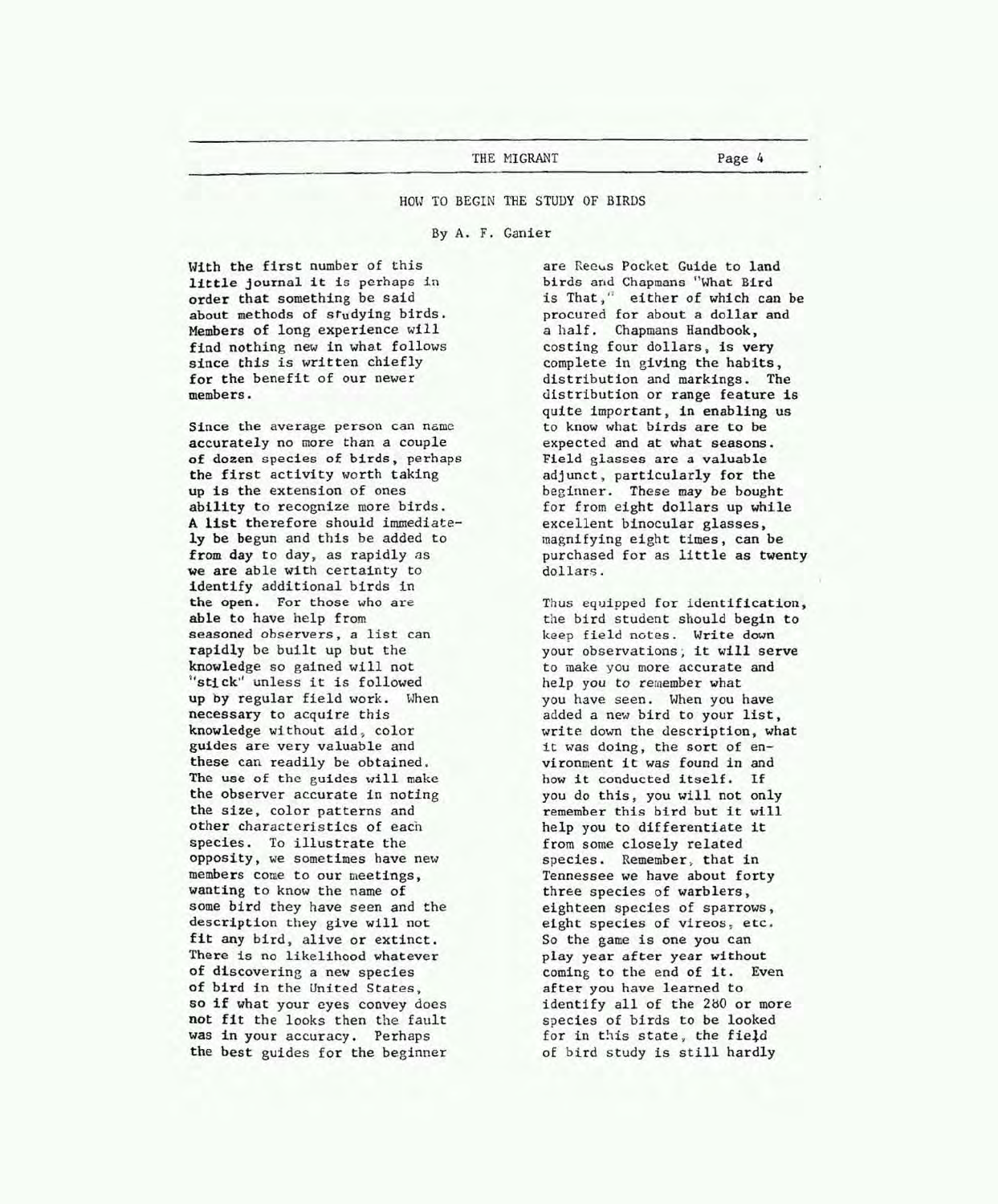# **HOW TO BEGIN THE STUDY OF BIRDS (Cont** ' **d** . )

**entered. The life habits of the birds, each specie differing from that of the** *next* **and each running constant, is pet to** , **be explored. Take for instance the two** *wrens* **which build their neats about our homes, the Bewick and the Carolina. Their habits, song, eggs, nest and deportment are quite different in every respect.** 

**The** identification **of birds by their songs and call notes is a study in itself and it is possible to become very proficient in identification by this means alone. But color and song are by no wane the only means, many students have learned to identify birds by their deportment alone, so that when the light is too poor to see colors and the bird is silenr they ere still able to distinguish them quite accurately** .

**Finally, keep daily lists of the birds you identify on your field trips, and file them by months, fox future referecce. Printed cards, 3 x 5, Listing the common birds, are available for this purpose and may**  *be* **had from the Tennessee Omitholagical Society Secretary at forty cents per hundred, the coot of printing, If you live**   $\ln$  or  $\text{near}$  Nashville, Knoxville **or Memphis, arrange to attend the local chapter of the T. 0. S+ in these cities.** *The* **one in Nashville meets every other Monday night, at Peabody College, except in the summer months, and prospective new members are always welcome.** 

\*\*\*\*\*\*

# **MIGRATION 3y** 11. **C. Monk**

**At Nashville** *the* **Robin usually begins the spring migration when it appears in thousands, usually sometime in February. These flocks are on their way to Northern nesting grounds and pass thxu our region in a few weeks.** 

**This year, however, there was no such marked migration, the robins passed thru so gradually that but little notice was taken of them. The Starling however supplied a spectacular beginning to our season. They became abundant in December, remained until about lbrch 20th, their numbers declining gradually ~hru Februaxy and March.** 

**February brings other migrants, notably the ~rackle which Come8 about the middle of the month, while Dones and Ked Winged Blackbirds appear about-the same time. On** *the* **25th** *the*  **Woodcock was found by Dr. Mayf ield** .

**March brought Pied Billed and Vesper Sparrow on the first, Phoebe, Chipping Sparrow and Shrike on the 9th. (Natcatcher on the 15th (Walker) Cowbird 16th and Louisiana Water Thrush 16th (Crook). March 17th our Bird Club beard reports of nest building already under way by Phoebe, Robin, Bluebird and Carolina Wren.** 

**In April many more species arrived and cannot be given in detail here. The cool weather retarded vegetation and delayed the migration samewhnt. Wost species appeared on their average dates of oxrival but in small numbers.**